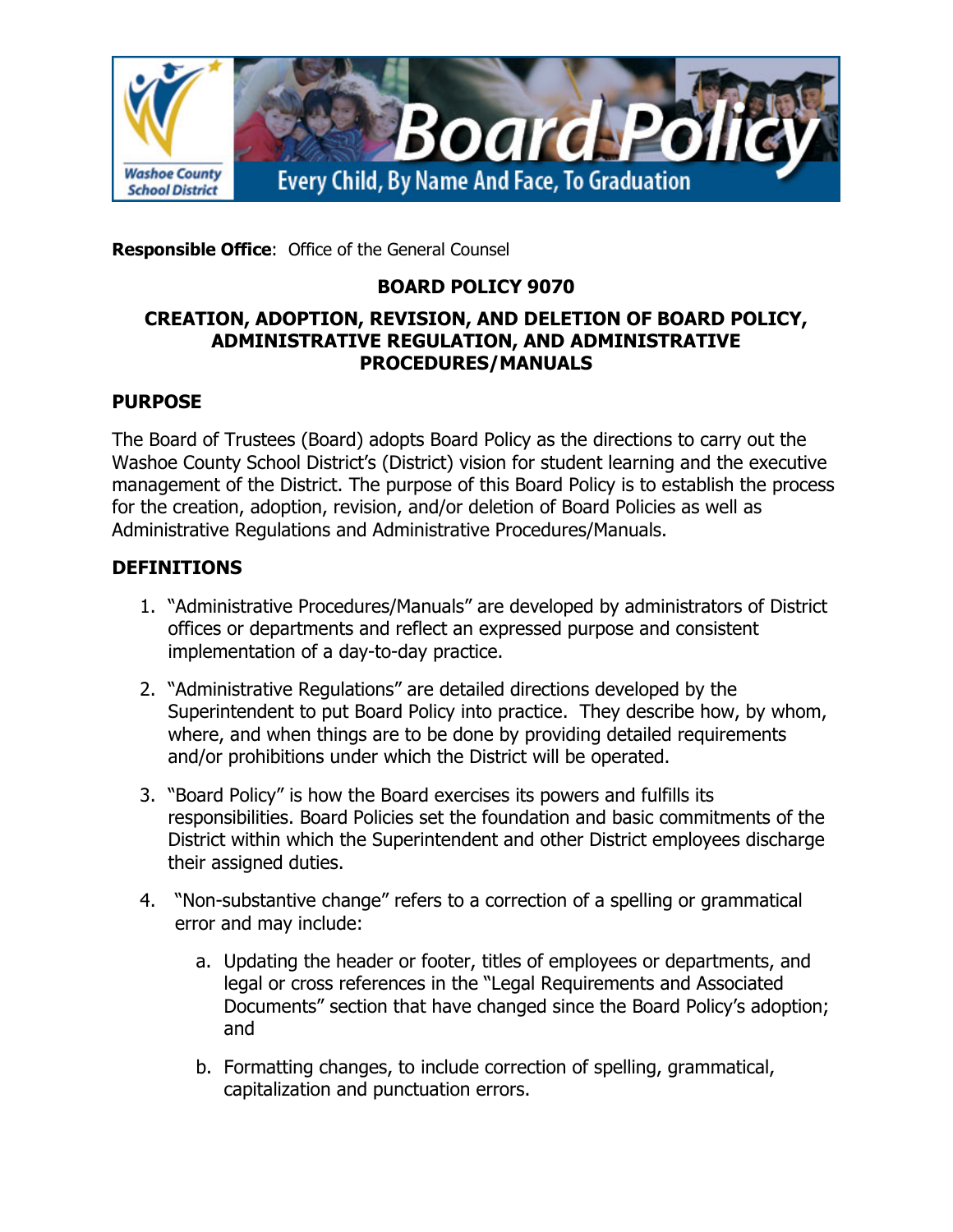- 5. "Responsible Office" is the District office or department designated by the Superintendent responsible for each Board Policy. These responsibilities include ensuring the Board Policy is consistent with all state and federal laws, reviewing the Board Policy pursuant to the review calendar adopted by the Superintendent, and presenting any desired revisions and/or deletions to the Board consistent with this Board Policy.
- 6. "Substantive change" refers to a significant revision of a Board Policy (e.g., the change makes a difference and/or has impact).

## **POLICY**

- 1. Board Policy
	- a. Each Board Policy shall contain the following sections:
		- i. "Purpose" shall state the reason for or objective of the Board Policy.
		- ii. "Definitions" state the definitions of words and/or terms needed to be defined for purposes of the Board Policy. All words are presumed to have their common meaning unless otherwise defined in the Board Policy.
		- iii. "Policy" establishes the provisions deemed necessary to carry out the purpose and intent of the Board Policy.
		- iv. "Legal Requirements and Associated Documents" provides references to associated governing documents and state and federal laws and regulations.
		- v. "Revision History" consists of a record of the adoption date and any changes made to the Board Policy.
	- b. Board Policy creation, adoption, revision, or deletion process:
		- i. Prior to the creation, revision, or deletion of a Board Policy by the Responsible Office, the Board Policy Committee shall prioritize Board Policies by taking action to direct employees to create, revise, or delete a Board Policy.
			- ii. Board Policy may be proposed for creation, revision, or deletion under the following circumstances:
				- 1) As required to comply with local, state, or federal laws or regulations;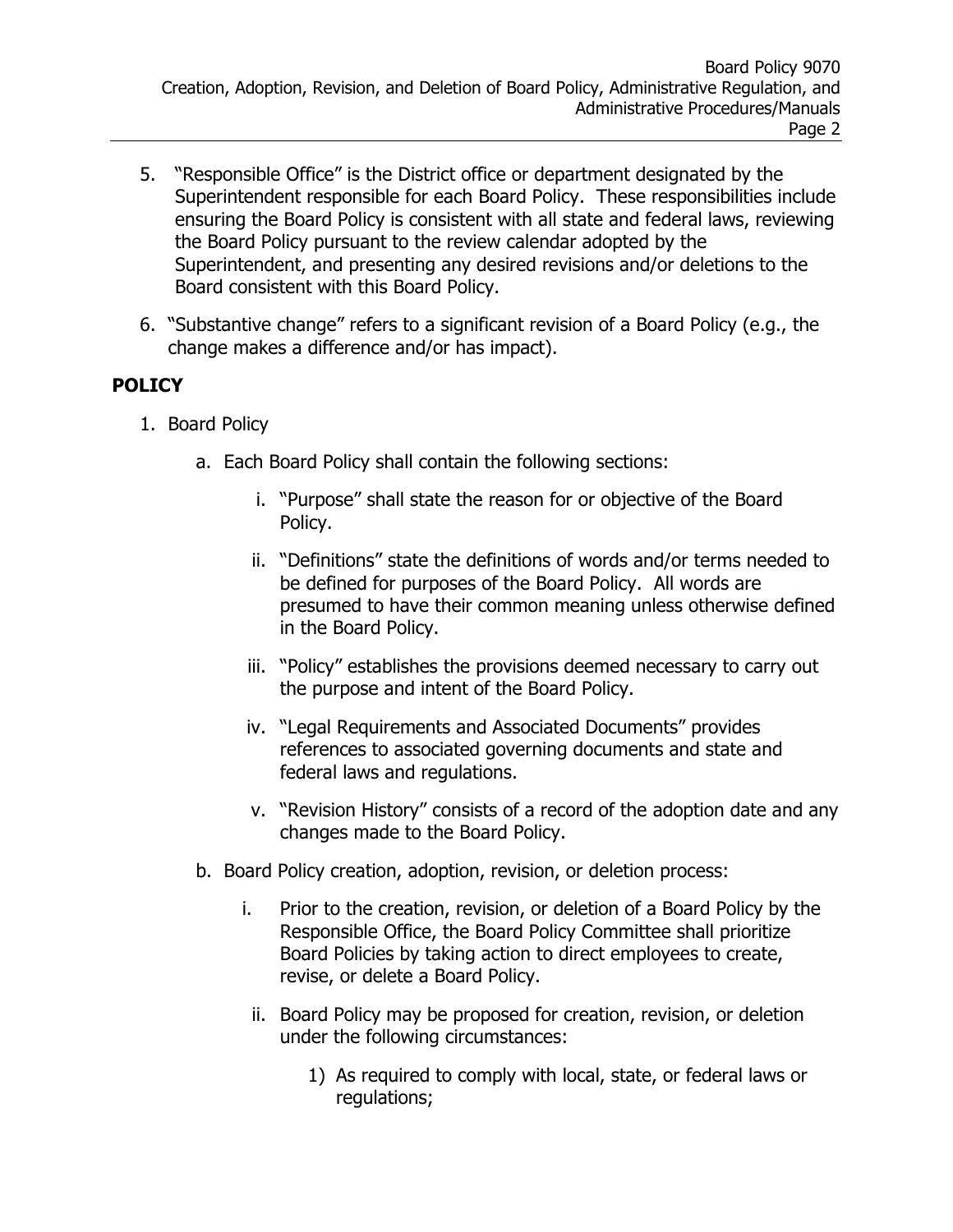- 2) In accordance with the established Board Policy review schedule;
- 3) A Trustee, through the Board President or the Superintendent, may request the creation of a new Board Policy or the revision or deletion of a current Board Policy be placed on the meeting notice of the Board Policy Committee; and/or
- 4) The Superintendent or the Responsible Office may request the creation of a new Board Policy or the revision or deletion of a current Board Policy be placed on the meeting notice of the Board Policy Committee.
- c. The creation, adoption, revision, and/or deletion of Board Policies shall generally include, but may not be limited to, the following steps:
	- i. The Responsible Office shall ensure and initiate the timely review, creation, or deletion of Board Policy.
	- ii. During the process, input shall be sought through District and community stakeholders.
	- iii. Board Policies shall be reviewed by the Office of the General Counsel. Review shall include, but not be limited to, potential liability concerns, applicable case law, compliance with state and federal laws, etc.
		- 1) The Office of the General Counsel has authority to update the "Legal Requirements and Associated Documents" section and make clerical/non-substantive edits without following the review process outlined in this Board Policy. Such changes shall be documented in the "Revision History" section of the Board Policy.
	- iv. Board Policy Committee.
		- 1) The Board does hereby establish the Board Policy Committee as a standing advisory committee of the Board, consisting of all seven Trustees and using the same format as the Board with respect to duties and responsibilities of the President, Vice-President, Clerk and Members.
		- 2) The Board Policy Committee shall establish the District's priorities for Board Policies by taking action to direct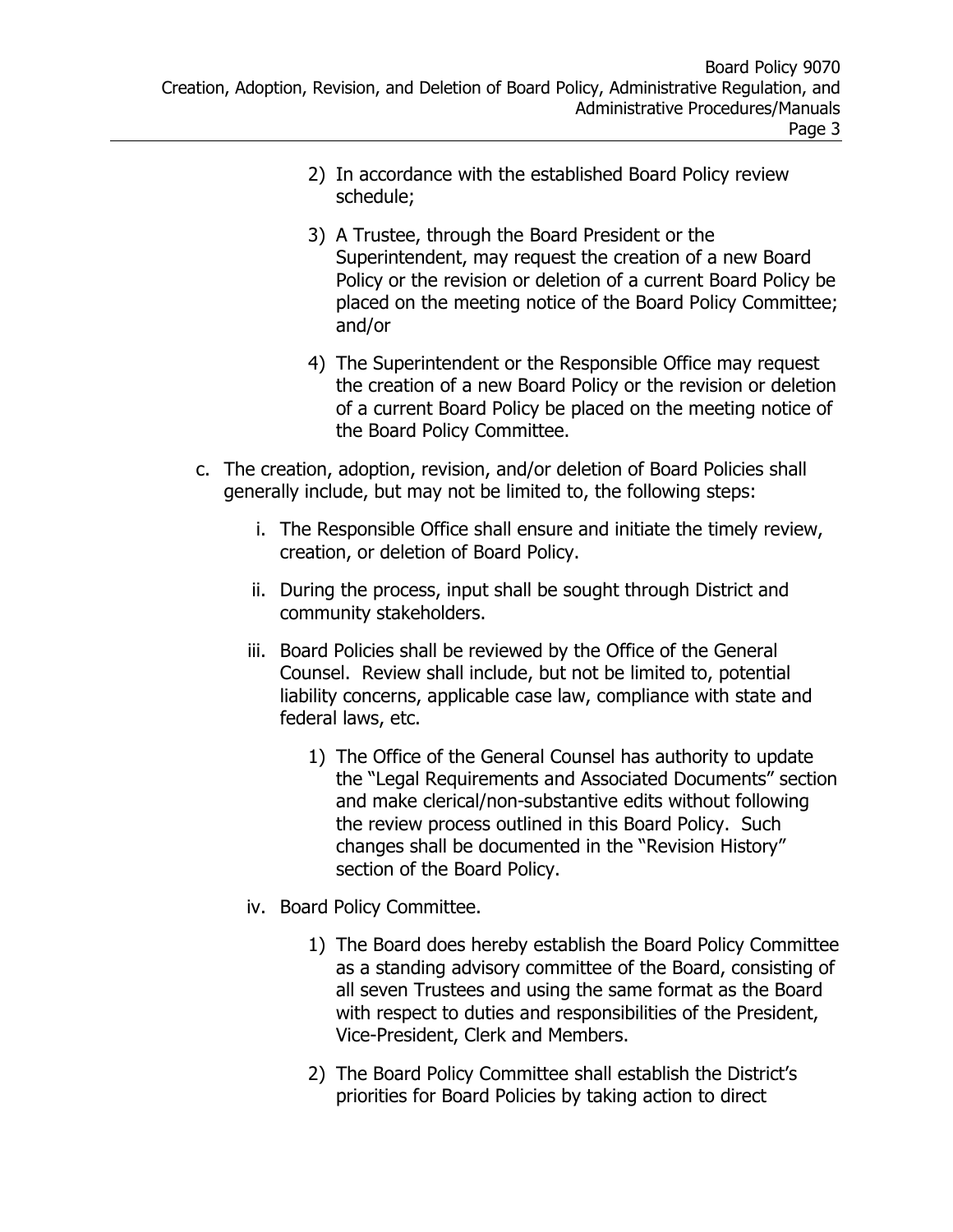employees to proceed with the creation, revision, and/or deletion of future Board Policies.

- 3) The Board Policy Committee shall evaluate and review a new proposed Board Policy, changes to an existing Board Policy, or the deletion of an existing Board Policy.
- 4) During the exercise of duties and responsibilities, the Board Policy Committee shall adhere to the requirements of Nevada's Open Meeting Law.
- 5) With limited exceptions, Board Policies shall be reviewed by the Board Policy Committee. In addition to the purpose of the Board Policy Committee described in provision 1(b) above, at meetings of the Board Policy Committee, the Board shall review new draft Board Policies and proposed changes to existing Board Policies, and either:
	- a) Take action to forward the Board Policy to a regular meeting of the Board; or
	- b) Provide direction to employees for additional changes to the Board Policy and direct the Superintendent to schedule the Board Policy for a future meeting of the Board Policy Committee.
- vi. Review by the Board.
	- 1) Once the Board Policy has been forwarded to a regular meeting of the Board by the Board Policy Committee, the Board shall consider the Board Policy for "preliminary approval" at a first reading of the Board Policy.
		- a) Prior to preliminary approval, the Board may make minor, non-substantive changes during a meeting of the Board and still take action for "preliminary approval" to begin the 13-day public comment period.
		- b) Prior to preliminary approval, if the Board desires to make substantive changes to the proposed Board Policy during the meeting of the Board, the Board must either vote to send the proposed Board Policy back to the Board Policy Committee for further changes or vote to direct employees to make changes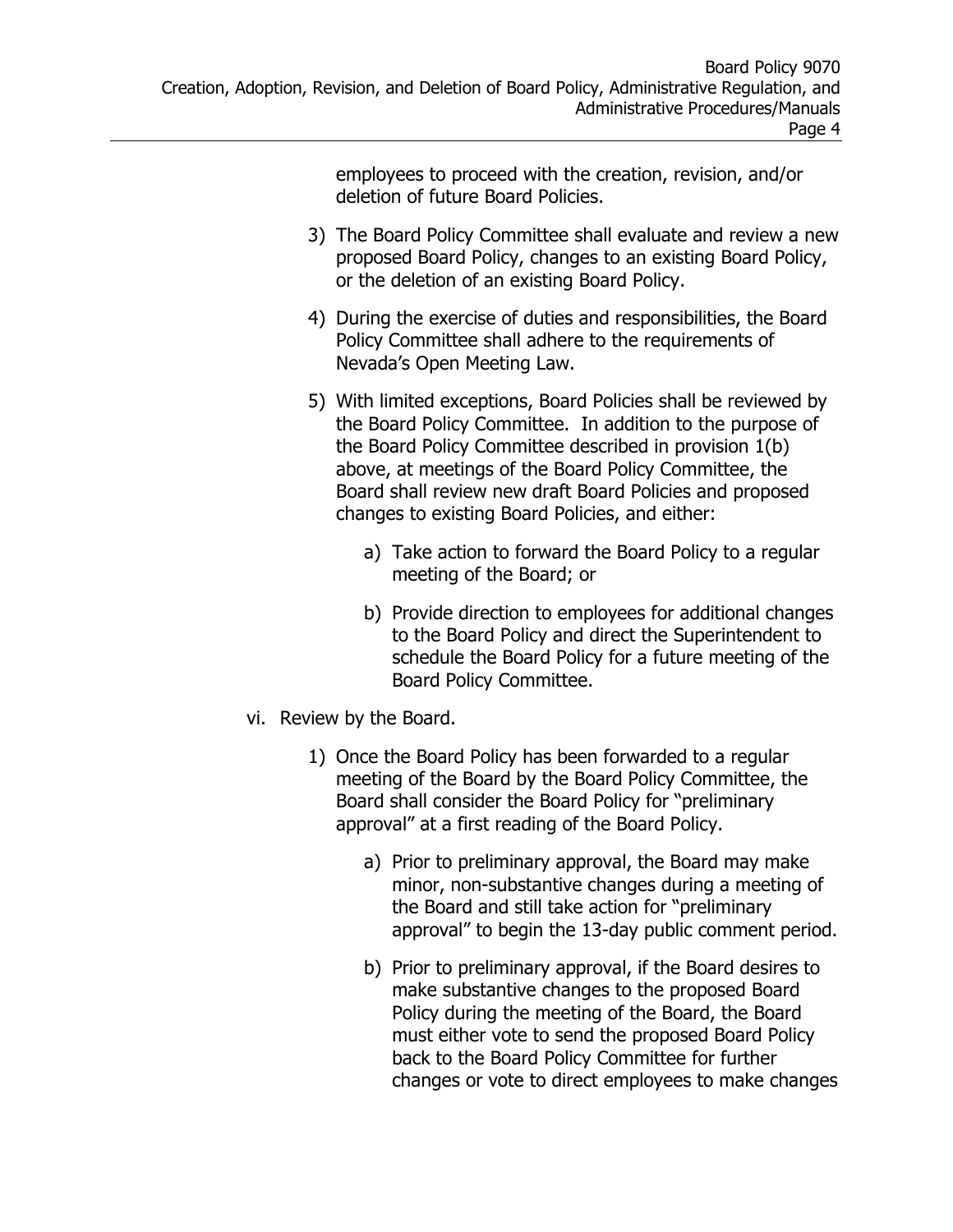and notice for preliminary approval at a subsequent Board meeting.

- 2) Public Review and Comment.
	- a) Upon preliminary approval of the Board, the District shall post the Board Policy for public review and comment for a period of 13 calendar days.
	- b) If the public comment period leads the Board to make substantive changes to the Board Policy, the Board must preliminarily approve the Board Policy again and send it out for another 13-day public comment period.
- 3) At the conclusion of the public comment period and if the Board does not make any suggested changes, the Board will conduct a second reading of the Board Policy and take action for final approval.
- 4) Final approval of the adoption of a new Board Policy, revision to an existing Board Policy, or deletion of an existing Board Policy lies solely with the Board.
- d. All new or revised Board Policies shall become effective upon adoption unless a specific effective date is otherwise provided.
- 2. Administrative Regulations
	- a. The Superintendent shall adopt Administrative Regulations necessary to implement and maintain the provisions established by Board Policy. This may include, but is not limited to, protocols to ensure proposed Board Policies and/or revisions to existing Board Policies are available for review and input by employees, students, and the community.
	- b. Administrative Regulations must be consistent with the applicable Board Policy. To the extent an Administrative Regulation is inconsistent with the applicable Board Policy, that portion of the Administrative Regulation is not valid, but the remainder of the Administrative Regulation is still in effect.
	- c. The adoption, revision, or deletion of Administrative Regulations do not require approval by the Board. However, the Board shall receive notice of potential adoption, deletion, or changes.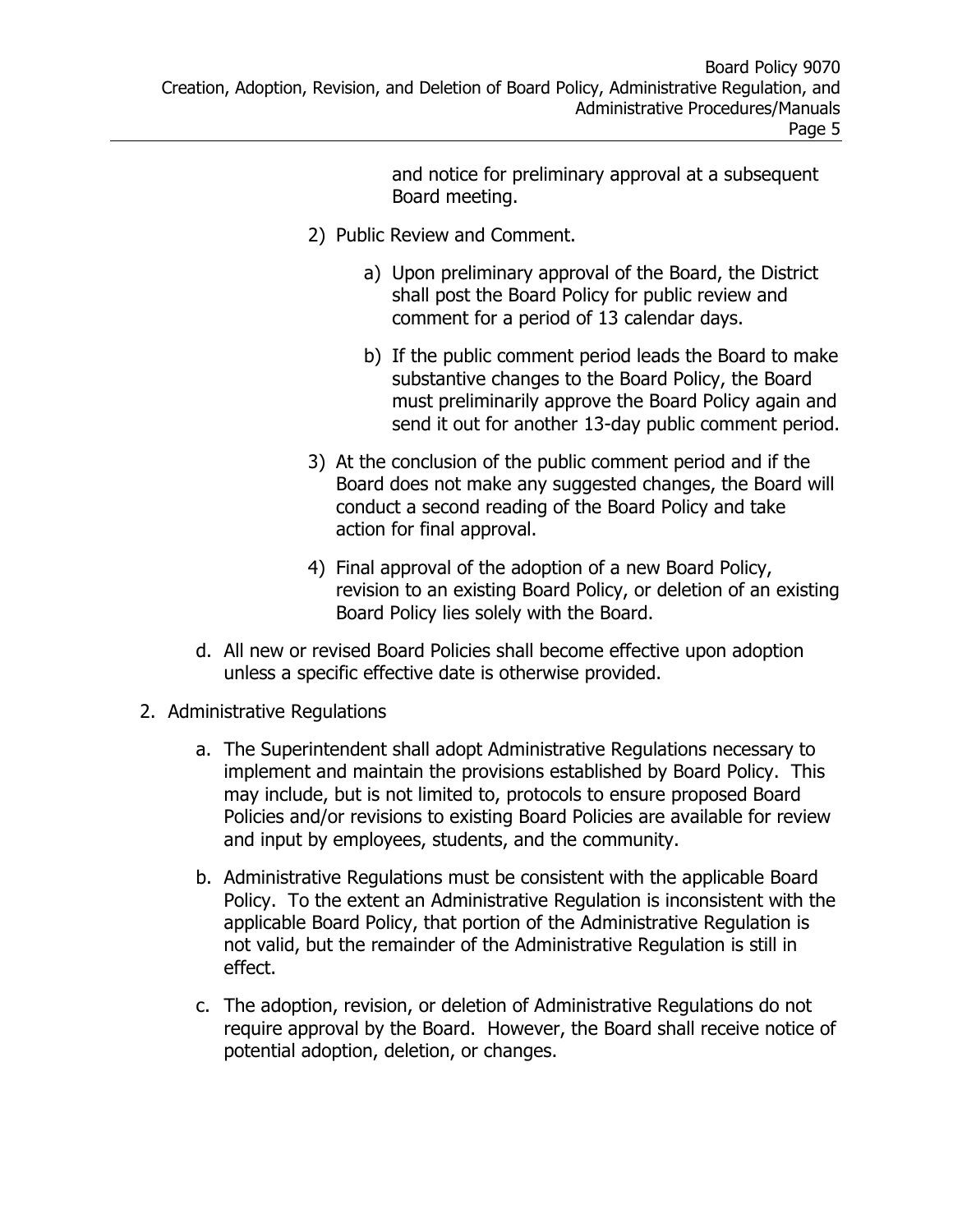- d. Administrative Regulations contain the following sections:
	- i. "Purpose" states the reason for or objective of the document.
	- ii. "Definitions" state the definitions of words and/or terms needed to be defined for purposes of the regulation. All words are presumed to have their common meaning unless otherwise defined in the regulation.
	- iii. "Regulation" documents the provisions deemed necessary to carry out the purpose and intent of the associated Board Policy.
	- iv. "Legal Requirements and Associated Documents" shall provide references to associated District Board Policies, Administrative Regulations, and Federal and State laws and regulations.
	- v. "Revision History" shall consist of a record of the adoption date and any changes made to the document.
- 3. Categories for Governing Documents
	- a. 1000 Series, Communications and Community Engagement Protocols related to community engagement, media relations, political activity, volunteers, visitors, and public complaint resolution.
	- b. 2000 Series, Administration Protocols related to administrative personnel.
	- c. 3000 Series, Business and Finance Protocols related to the management of District funds, including budgeting and the use, control, and accounting of funds.
	- d. 4000 Series, Personnel Protocols related to human resources, classifications of staff, work schedules/assignments, ethics, evaluation, health and welfare, grievance procedures, leaves and absences, and termination/retirement.
	- e. 5000 Series, Students Protocols related to students, such as enrollment, attendance, rights, and responsibilities, conduct and discipline, student safety and welfare, and other student matters.
	- f. 6000 Series, Academics, and Instruction Protocols related to the District's instructional program: goals, basic programs, special programs, activities programs, instructional arrangements and resources, curriculum development, guidance, academic achievement, and testing.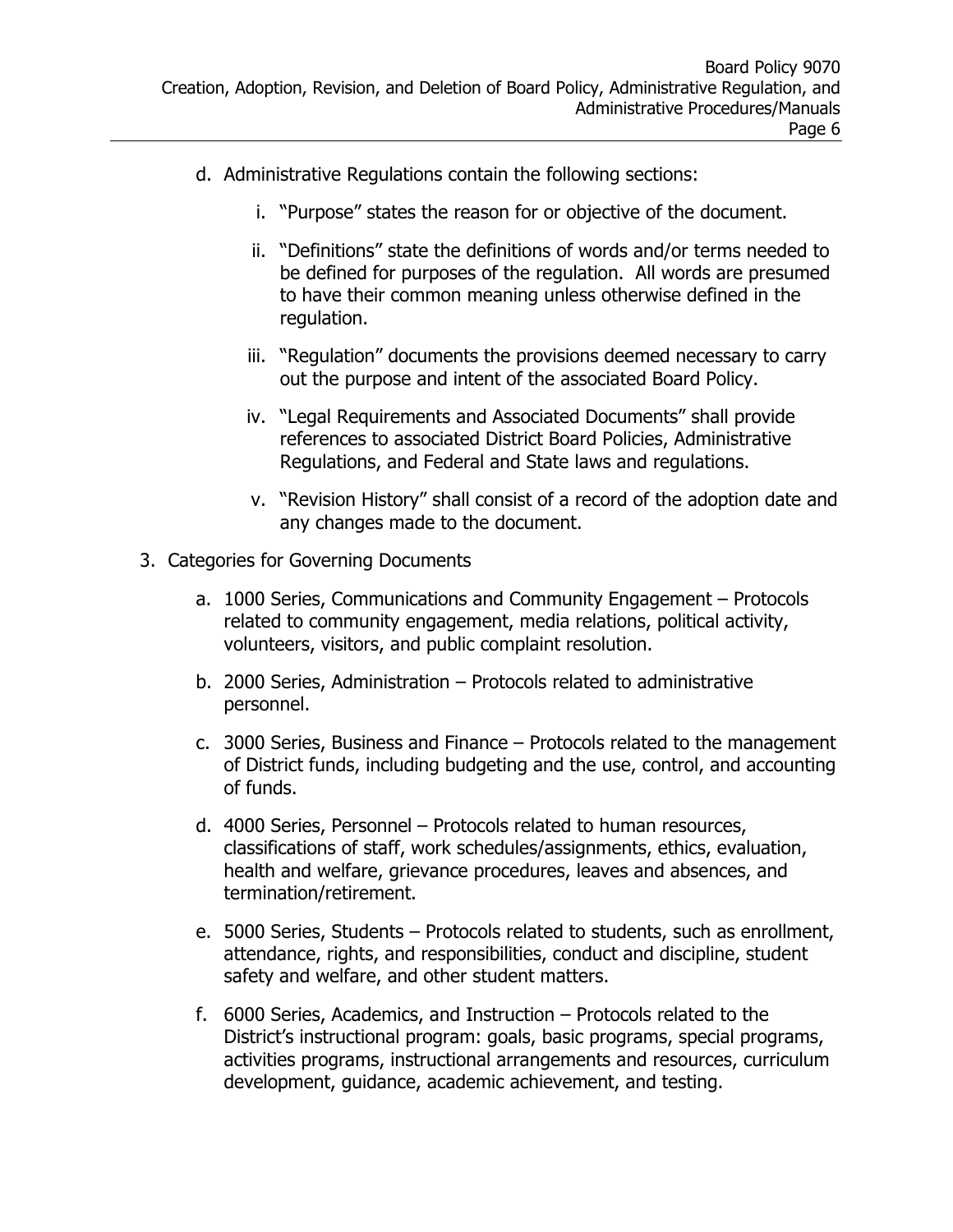- g. 7000 Series, Operations Protocols related to non-instructional services and programs such as capital projects, facilities management, transportation, nutrition services, safety/security, and information technology.
- h. 9000 Series, Governance These are the Board Policies that detail governance practices.
- 4. Storage and Maintenance of Governing Documents.
	- a. The Superintendent shall develop and maintain an online database which contains the Board Policies, Administrative Regulations, Administrative Procedures, Administrative Forms, and Manuals of the District. The database is intended both as a tool for District leadership as well as a source of information to employees and the community about how the District operates. Board Policies shall be maintained on the District's website so that each administrator shall have ready access.
- 5. Board Policies, once adopted by the Board and posted to the District's online database, shall override any previously adopted versions.

# **LEGAL REQUIREMENTS AND ASSOCIATED DOCUMENTS**

- 1. This Board Policy reflects the goals of the District's Strategic Plan and aligns/complies with the governing documents of the District, to include:
	- a. Board Policy 9050, Board of Trustees' Governing Mission;
	- b. Board Policy 9051, Board Conduct, Ethics and Operational Protocols;
	- c. Board Policy 9055, Officers and Duties of the Board of Trustees; and
	- d. Board Policy 9085, Delegation to the Superintendent.

## **REVISION HISTORY**

| Date       | <b>Revision</b> | Modification                                                                                      |
|------------|-----------------|---------------------------------------------------------------------------------------------------|
| 5/09/2017  | 1.0             | Adopted upon the deletion of Board Policy 9037,<br><b>Board Policy Committee</b>                  |
| 12/10/2019 | 2.0             | Revised: changed name from "Board Policy -<br>Adoption and Revision" and added process<br>details |